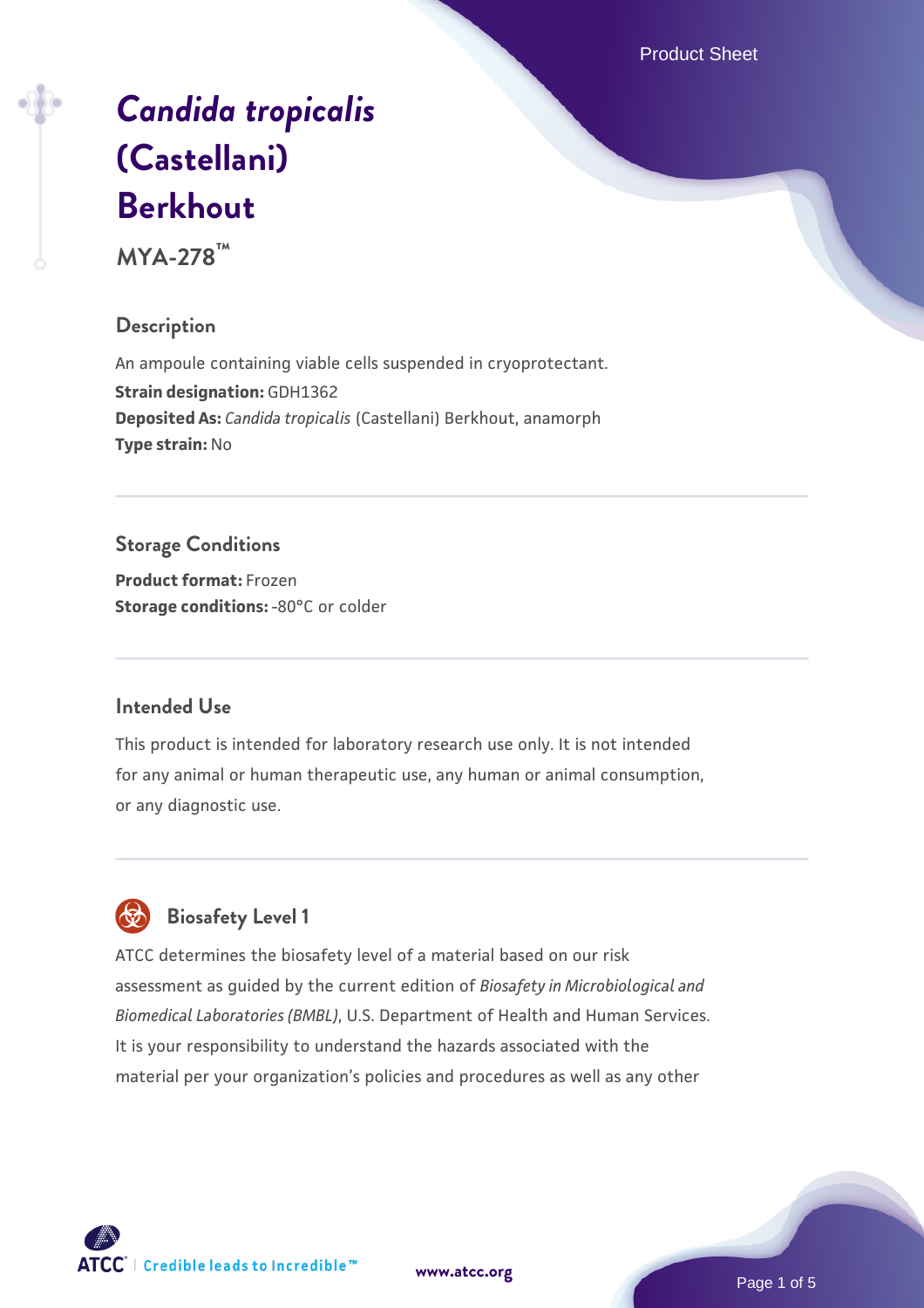applicable regulations as enforced by your local or national agencies.

ATCC highly recommends that appropriate personal protective equipment is always used when handling vials. For cultures that require storage in liquid nitrogen, it is important to note that some vials may leak when submersed in liquid nitrogen and will slowly fill with liquid nitrogen. Upon thawing, the conversion of the liquid nitrogen back to its gas phase may result in the vial exploding or blowing off its cap with dangerous force creating flying debris. Unless necessary, ATCC recommends that these cultures be stored in the vapor phase of liquid nitrogen rather than submersed in liquid nitrogen.

#### **Certificate of Analysis**

For batch-specific test results, refer to the applicable certificate of analysis that can be found at www.atcc.org.

# **Growth Conditions**

**Medium:**  [ATCC Medium 200: YM agar or YM broth](https://www.atcc.org/-/media/product-assets/documents/microbial-media-formulations/2/0/0/atcc-medium-200.pdf?rev=ac40fd74dc13433a809367b0b9da30fc) **Temperature:** 30°C

#### **Handling Procedures**

**Frozen ampoules** packed in dry ice should either be thawed immediately or stored in liquid nitrogen. If liquid nitrogen storage facilities are not available, frozen ampoules may be stored at or below -70°C for approximately one week. **Do not under any circumstance store frozen ampoules at refrigerator**

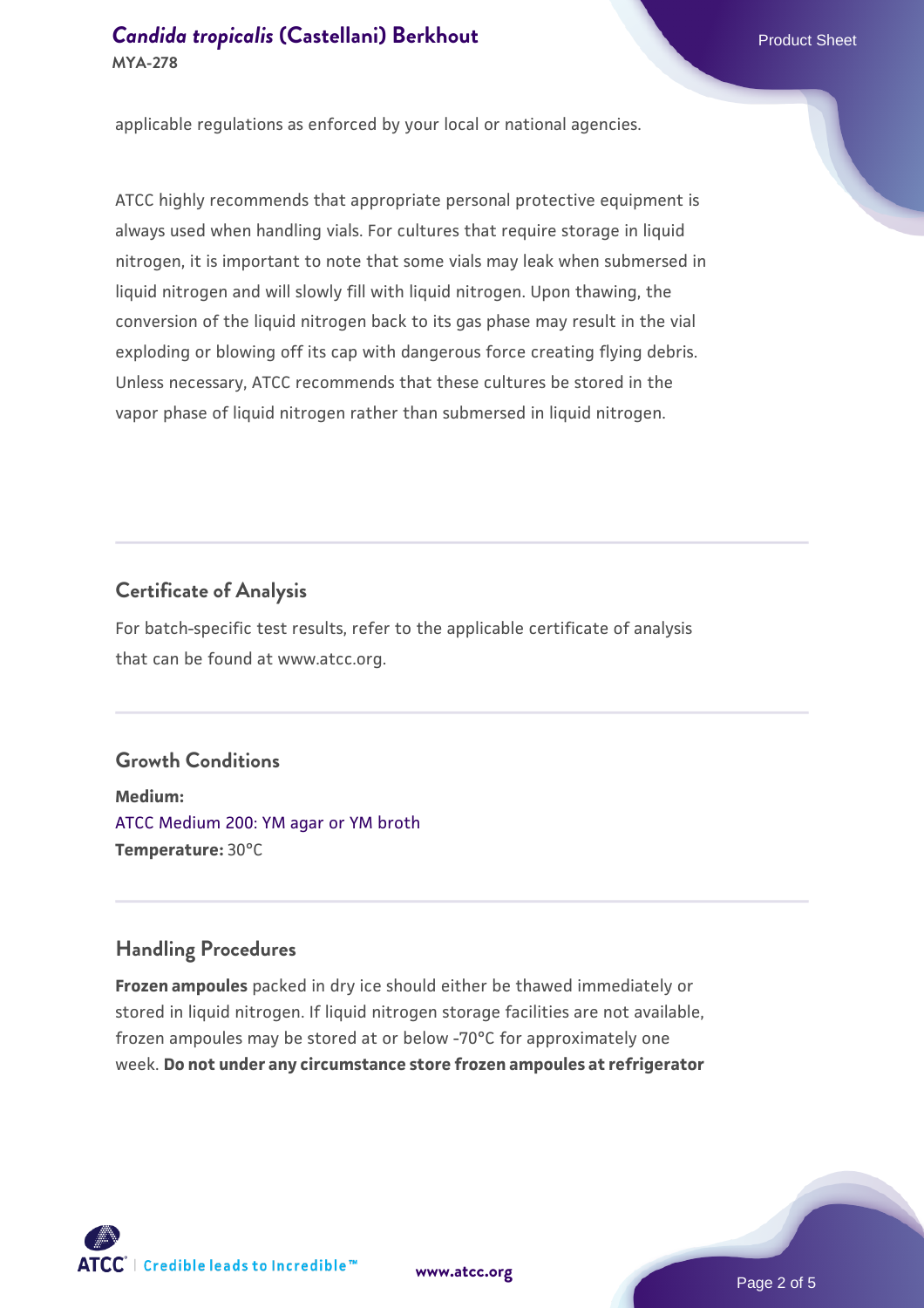#### **[Candida tropicalis](https://www.atcc.org/products/mya-278) [\(Castellani\) Berkhout](https://www.atcc.org/products/mya-278) Product Sheet Product Sheet MYA-278**

**freezer temperatures (generally -20°C)**. Storage of frozen material at this temperature will result in the death of the culture.

- 1. To thaw a frozen ampoule, place in a **25°C to 30°C** water bath, until just thawed **(approximately 5 minutes)**. Immerse the ampoule just sufficient to cover the frozen material. Do not agitate the ampoule.
- 2. Immediately after thawing, wipe down ampoule with 70% ethanol and aseptically transfer at least 50 µL (or 2-3 agar cubes) of the content onto a plate or broth with medium recommended.
- 3. Incubate the inoculum/strain at the temperature and conditions recommended.
- 4. Inspect for growth of the inoculum/strain regularly for up to 4 weeks. The time necessary for significant growth will vary from strain to strain.

# **Material Citation**

If use of this material results in a scientific publication, please cite the material in the following manner: *Candida tropicalis* (Castellani) Berkhout (ATCC MYA-278)

#### **References**

References and other information relating to this material are available at www.atcc.org.

#### **Warranty**

The product is provided 'AS IS' and the viability of ATCC<sup>®</sup> products is warranted for 30 days from the date of shipment, provided that the customer has stored and handled the product according to the information included on the product information sheet, website, and Certificate of Analysis. For living cultures, ATCC lists the media formulation and reagents that have been found to be effective for the product. While other



**[www.atcc.org](http://www.atcc.org)**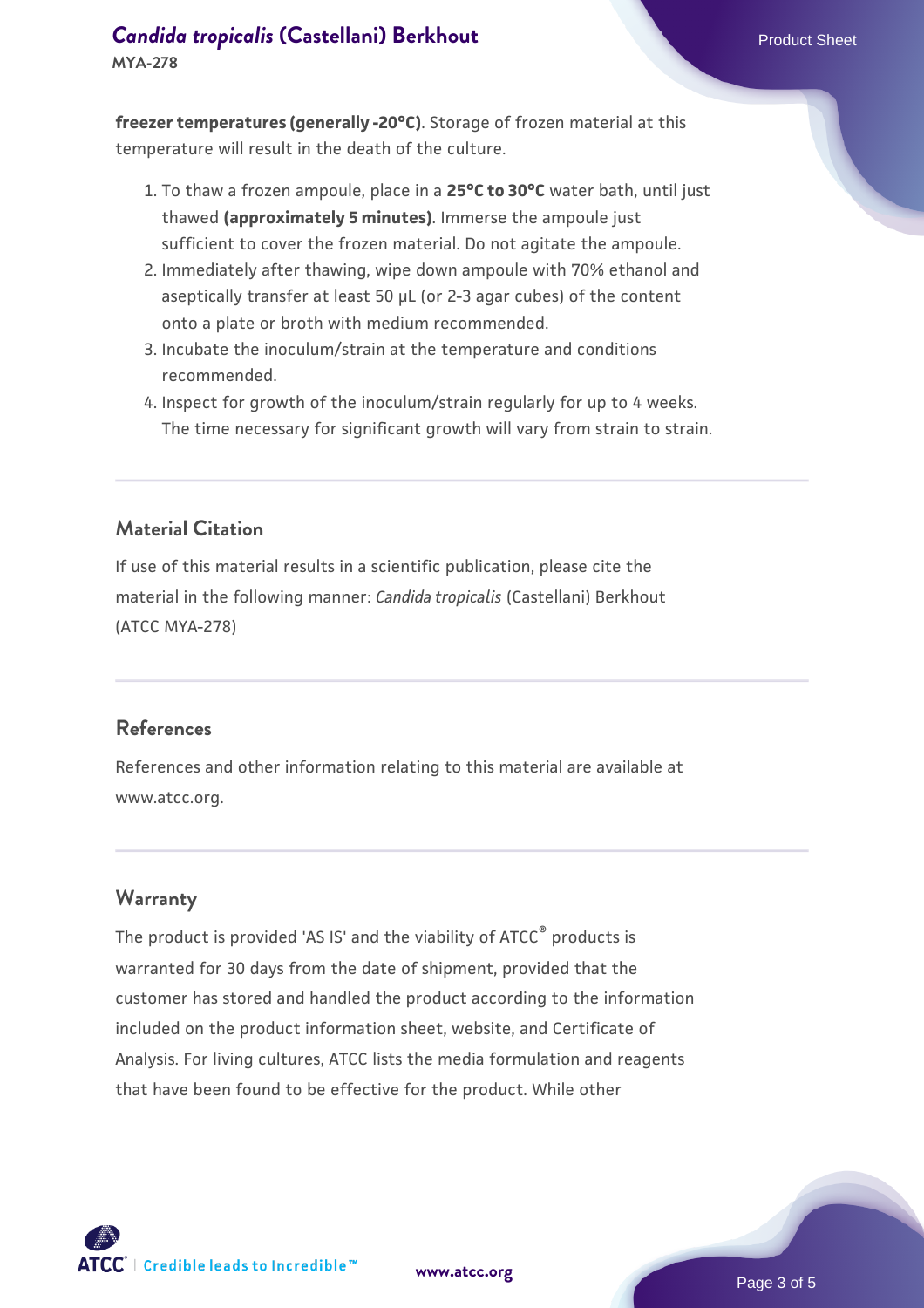unspecified media and reagents may also produce satisfactory results, a change in the ATCC and/or depositor-recommended protocols may affect the recovery, growth, and/or function of the product. If an alternative medium formulation or reagent is used, the ATCC warranty for viability is no longer valid. Except as expressly set forth herein, no other warranties of any kind are provided, express or implied, including, but not limited to, any implied warranties of merchantability, fitness for a particular purpose, manufacture according to cGMP standards, typicality, safety, accuracy, and/or noninfringement.

### **Disclaimers**

This product is intended for laboratory research use only. It is not intended for any animal or human therapeutic use, any human or animal consumption, or any diagnostic use. Any proposed commercial use is prohibited without a license from ATCC.

While ATCC uses reasonable efforts to include accurate and up-to-date information on this product sheet, ATCC makes no warranties or representations as to its accuracy. Citations from scientific literature and patents are provided for informational purposes only. ATCC does not warrant that such information has been confirmed to be accurate or complete and the customer bears the sole responsibility of confirming the accuracy and completeness of any such information.

This product is sent on the condition that the customer is responsible for and assumes all risk and responsibility in connection with the receipt, handling, storage, disposal, and use of the ATCC product including without limitation taking all appropriate safety and handling precautions to minimize health or environmental risk. As a condition of receiving the material, the customer agrees that any activity undertaken with the ATCC product and any progeny or modifications will be conducted in compliance with all applicable laws, regulations, and guidelines. This product is provided 'AS IS' with no representations or warranties whatsoever except as expressly set forth herein and in no event shall ATCC, its parents, subsidiaries, directors, officers,





**[www.atcc.org](http://www.atcc.org)**